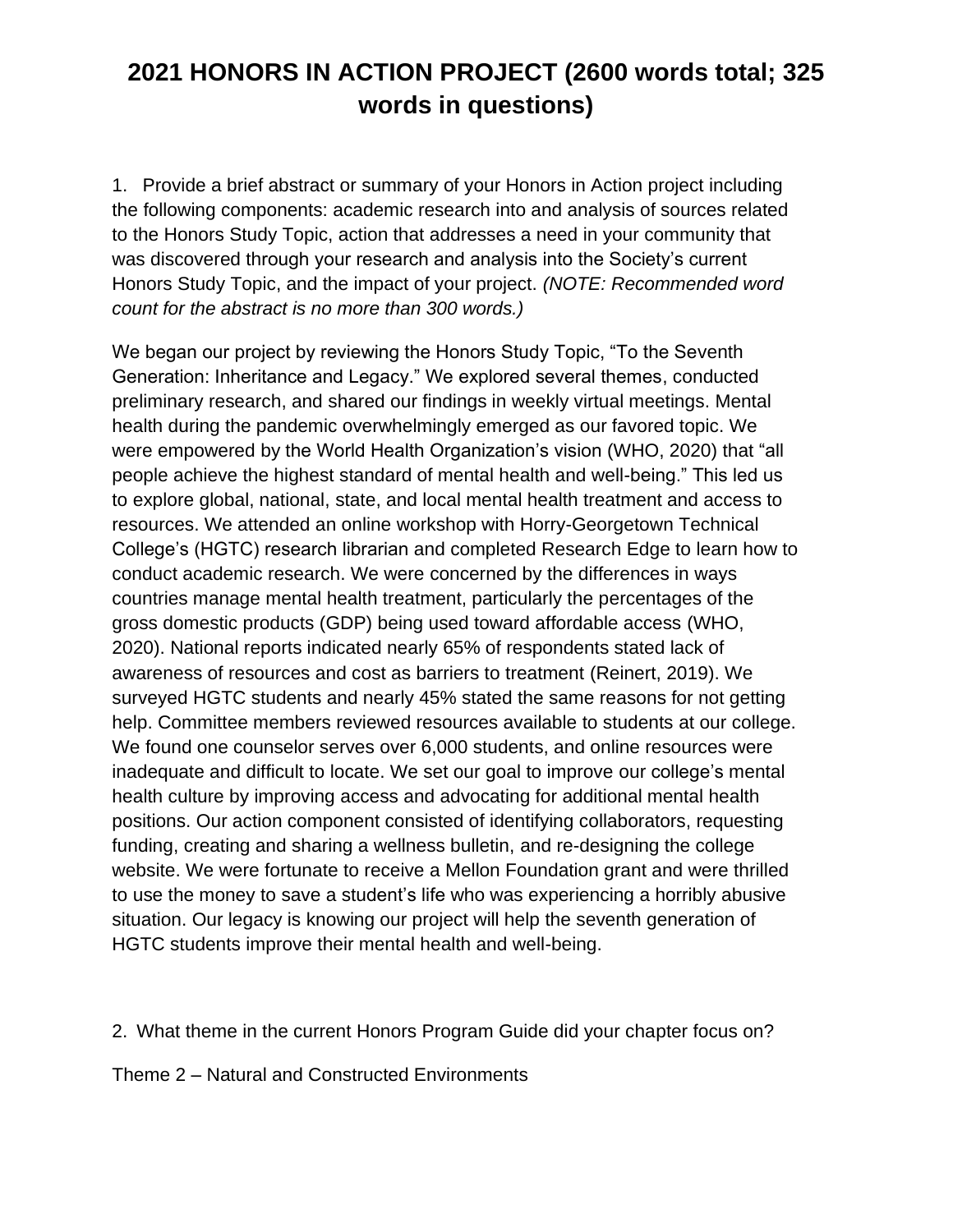3. Summarize your research objectives. In other words, what did your chapter set out to accomplish in terms of its research? (See Research Objectives Rubric in the HiA Rubrics for more detail)

During officer training, everyone reviewed the Honors Study Guide and chose their favorite theme for further research. During subsequent meetings, we shared our discoveries and realized the most captivating research centered on mental health within the context of Covid-19. This led us to research theme two, Natural and Constructed Environments. After thorough collaboration, we developed our research question and objectives:

How has the natural environment of Covid-19 impacted our constructed understanding of mental health and our ability to achieve mental wellness?

- Attend virtual database training with HGTC research librarian
- Complete Research Edge
- Review at least 25 sources, including global perspectives
- Hold weekly online committee meetings to review research and plan our action
- Identify 8 academic sources
- Research mental health resource availability by contacting area providers
- Explore the parameters contributing to our understanding of mental health

4. Describe your academic research into the Honors Study Topic, your research question(s), your analysis of your research findings, and your research conclusions.

The natural environment of Covid-19 and subsequent constructed environment of social isolation impacted our mental and physical health in ways we did not anticipate. Our psychology professor's presentation taught us humans are not biologically wired for chronic long-term stress management, causing increased anxiety, depression, and other physical and emotional health problems. This led us to research how the pandemic impacted our understanding of mental health and our ability to achieve mental wellness.

We discovered global mental health treatment differences by examining New Zealand, Canada, Germany, Italy, China, France, and India*.* We were stunned some countries have few mental health resources, and others offered no payment assistance even if they had resources. For instance, mental health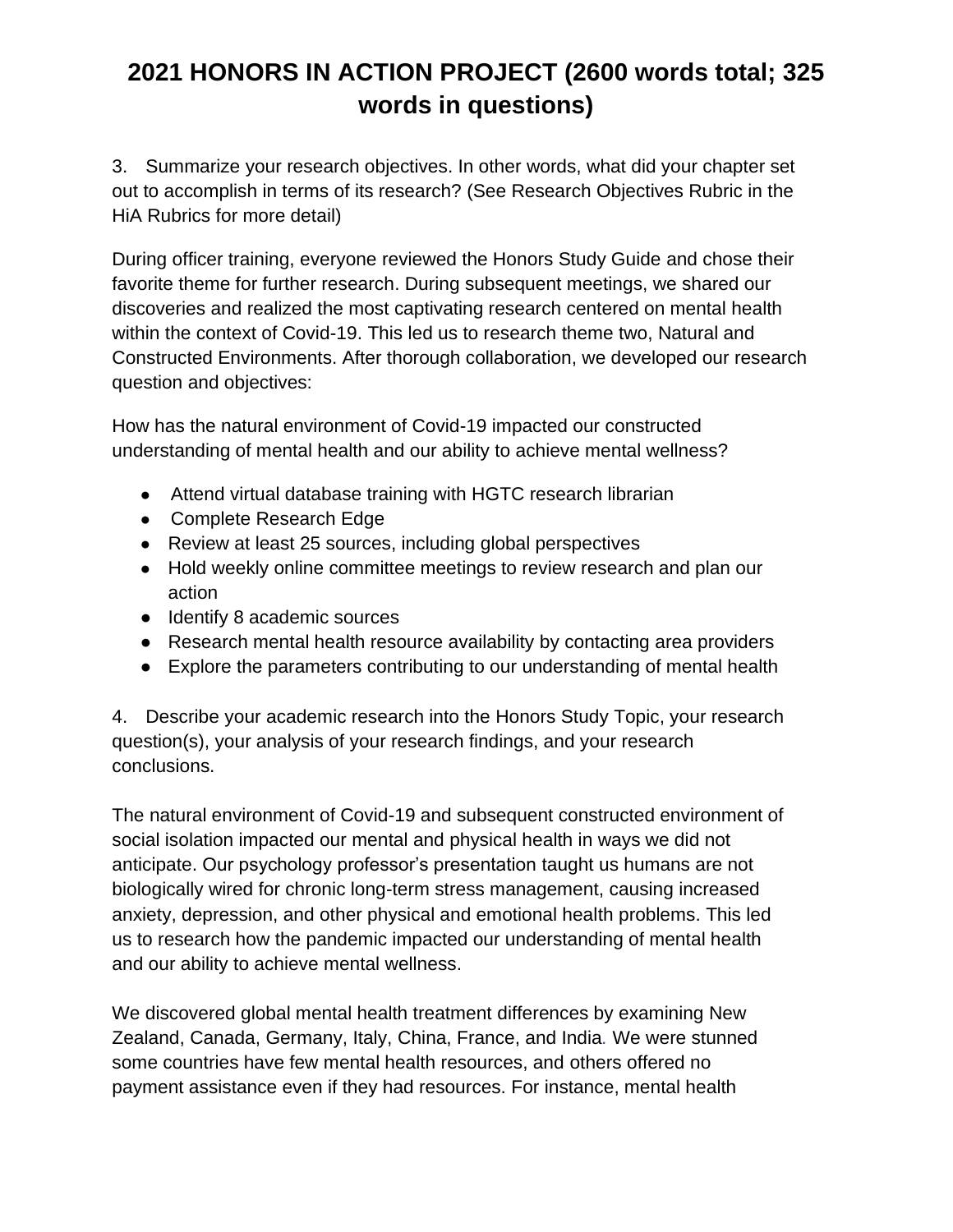spending per GDP in Germany is 15% and France is 11.27%, compared to the United States (US), which is less than .05%. Through WHO (2020) reports, we began to see mental health as a serious issue. South Carolina ranked 44th in the US according to the Mental Health in America report, indicating "a higher prevalence of mental illness and lower rates of access to care" (Reinert, 2019). Our research indicated US college students were a vulnerable group affected by the pandemic. According to the American College Health Association (2020), nearly 50% of students reported anxiety and depression diagnoses. Zhai's 2020 article indicated these diagnoses in college students arose from restrictions brought on by the pandemic, such as social isolation, changes in class delivery methods, college closures, and general fears about the virus. We were surprised to find over 65% of respondents stated cost and lack of awareness of services were the primary reasons for not seeking treatment (Reinert, 2019). The Sandmire 2016 study found arts participation decreased stress and increased cardiovascular function. Several studies concluded mindfulness-based activities, including yoga and coloring, reduced college students' stress and anxiety.

Our committee contacted area mental health providers and found nine serving two counties. We investigated local school districts and found they have sufficient student mental health resources. Other technical colleges and universities had a wide array of resources, including online appointment scheduling and easyaccess icons for help. We examined our college and were shocked to discover only one full-time counselor serves over 6,000 students. In 2019 alone, 963 students, or over 16% of our enrollment, requested and received services. Online resources were limited and difficult to locate on our website.

We analyzed our research and concluded the pandemic drastically increased the overall need for mental health services, especially for college students. Our college lacked adequate resources to address students' mental health needs. We were determined to leave a legacy of improved mental health and mindfulness resources at our college.

5. List the 8 academic/expert sources that were most enlightening regarding multiple perspectives of the Honors Study Topic theme you selected. Briefly explain why these were the most important sources and what you learned from each of them as you researched your theme. (NOTE: Please use full, formal APA citations for your entry.)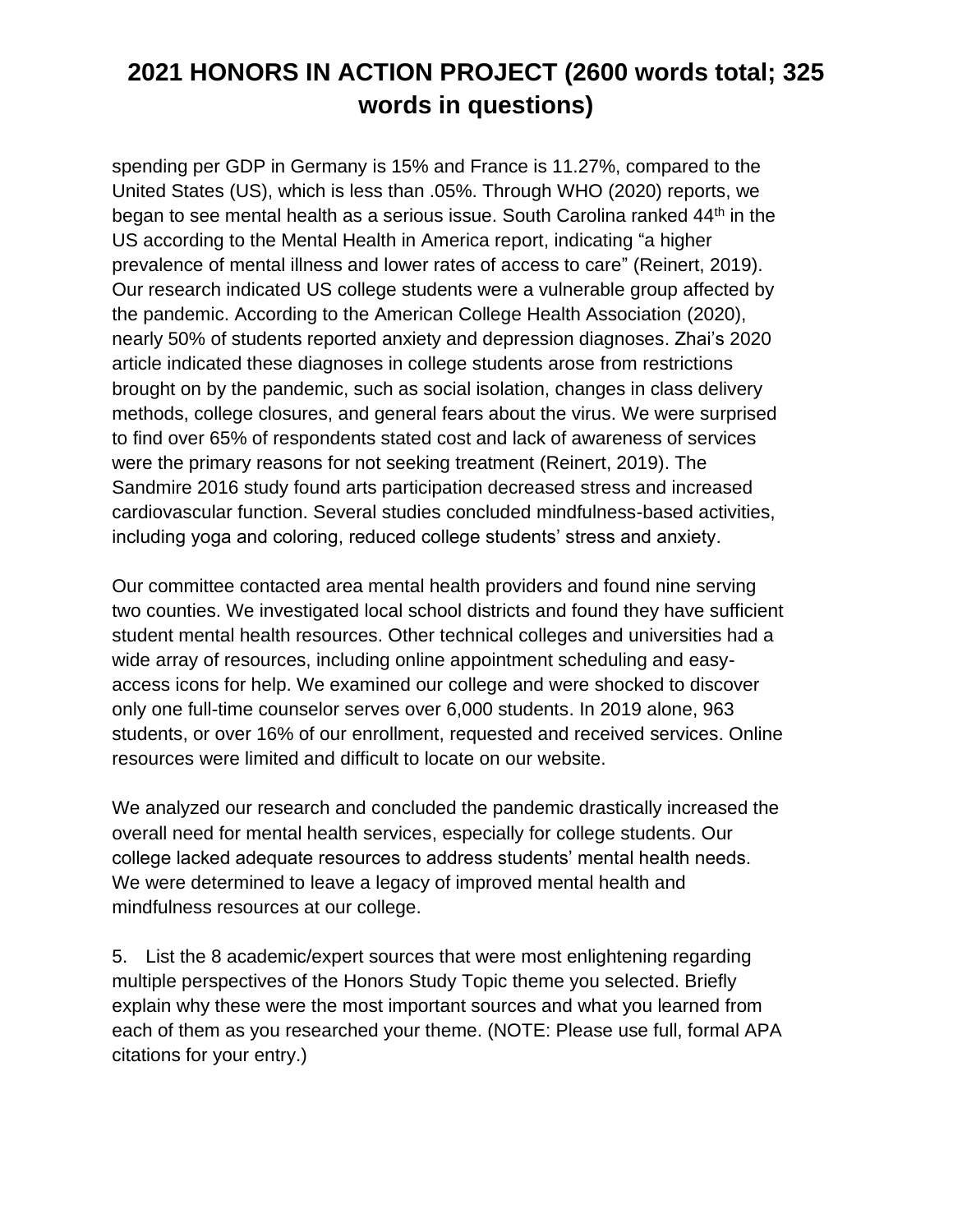American College Health Association. (2020). *American College Health Association-national college health assessment III: Reference group executive summary spring 2020.*  [https://www.acha.org/documents/ncha/NCHA-](https://www.acha.org/documents/ncha/NCHA-III_Spring_2020_Reference_Group_Executive_Summary.pdf)III Spring 2020 Reference Group Executive Summary.pdf

This assessment reports data on students' habits and behaviors on the most prevalent health topics, and it provides a vast spectrum of information on the health of the nation's 20 million college students. The data surprised us and led us to investigate the mental health of our fellow students.

Daniels, D., & Ritter, D. (2018). How health care policy and laws have impacted mental health delivery. *Southern Law Journal*, *28*(2), 229–245. <https://dx.doi.org/10.1016%2Fj.amepre.2015.01.022>

This article described multiple pieces of US legislation and their effect on mental health delivery and access throughout the years. It indicated the deinstitutionalization of mental health facilities is a significant consequence of legislation. This article led us to explore local mental health resources.

Kakunje, A., Mithur, R., & Kishor, M. (2020). Emotional well-being, mental health awareness, and prevention of suicide: Covid-19 pandemic and digital psychiatry. *Archives of Medicine and Health Sciences, 8*(1), 147. <https://www.amhsjournal.org/text.asp?2020/8/1/147/287374>

The article provided an overview of how COVID-19 negatively affected the mental well-being of the world's population. Practicing self-care and fostering interpersonal relationships can help maintain mental wellness. This directed our research towards the importance of self-care and led us to promote self-care resources to students.

Levin E. M., Krafft J., & Levin C. (2018). Does self-help increase rates of help seeking for student mental health problems by minimizing stigma as a barrier? *Journal of American College Health, 66(*4), 302-309. [https://www.who.int/mental\\_health/evidence/special\\_initiative\\_2019\\_2023/en/](https://www.who.int/mental_health/evidence/special_initiative_2019_2023/en/)

This article indicated self-help delivered online or through books increases the reach and impact of mental health services among college students. Self-help is cost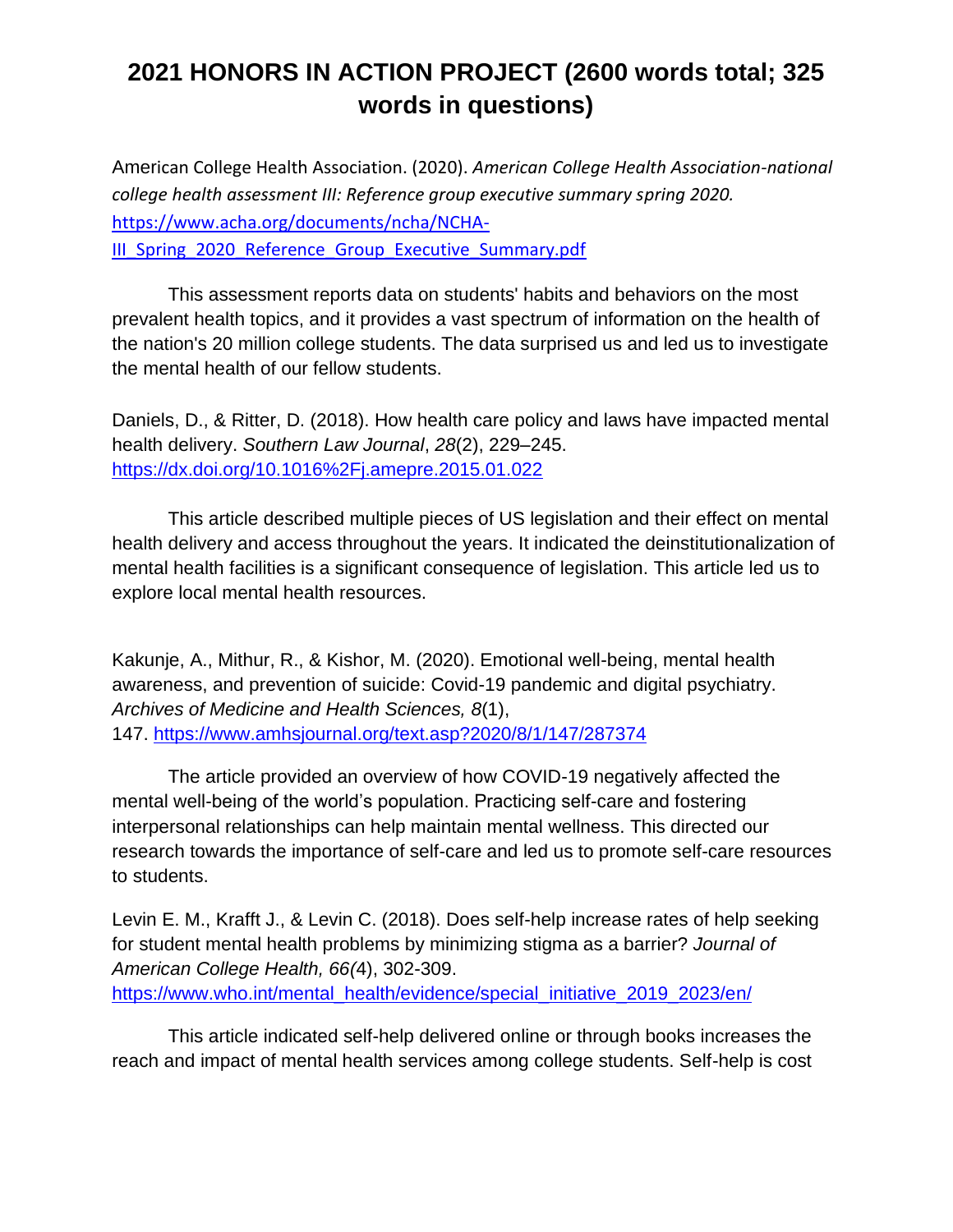effective, convenient, and reduces burdens on counseling centers and other university services. This led us to explore online self-help resources.

Reinert, M., Nguyen, T., & Fritze, D. (2019). *The state of mental health in America: 2020*. Mental Health America.

[https://mhanational.org/sites/default/files/State%20of%20Mental%20Health%20in%20A](https://mhanational.org/sites/default/files/State%20of%20Mental%20Health%20in%20America%20-%202020.pdf) [merica%20-%202020.pdf](https://mhanational.org/sites/default/files/State%20of%20Mental%20Health%20in%20America%20-%202020.pdf)

This annual report provided state rankings for mental health categories such as mental illness prevalence rates, access to mental health care, and unmet mental health service needs rates. This report led us to review mental health services in our state and community.

Sandmire, D. A., Rankin, N. E., Gorham, S. R., Eggleston, D. T., French, C. A., Lodge, E. E., Kuns, G. C., & Grimm, D. R. (2016). Psychological and autonomic effects of art making in college-aged students. *Anxiety, Stress & Coping*, *29*(5), 561–569. <https://doi.org/10.1080/10615806.2015.1076798>

College students participated in a 2015 study measuring the physical and psychological effects of 30 minutes of arts activities. It concluded art participation is useful in reducing stress and improves cardiovascular functioning. We used this source to identify mental wellness resources for students.

World Health Organization. (2020). *WHO special initiative for mental health (2019- 2023): Universal health coverage for mental health.* 

[https://www.who.int/mental\\_health/evidence/special\\_initiative\\_2019\\_2023/en/](https://www.who.int/mental_health/evidence/special_initiative_2019_2023/en/)

This report provided worldwide data on mental health issues and service availability. It calls for increased investment for mental health awareness and increased access to quality mental health services. This report led us to apply for a Mellon Foundation mini-grant, which we received.

Zhai, Y., & Du, X. (2020). Addressing collegiate mental health amid COVID-19 pandemic. *Psychiatry Research*, *288*, 113003. <https://doi.org/10.1016/j.psychres.2020.113003>

This article provides recommendations to higher education institutions and health professionals to address collegiate mental health needs and challenges posed by COVID-19. We used it to advocate for mental health awareness and website changes at HGTC.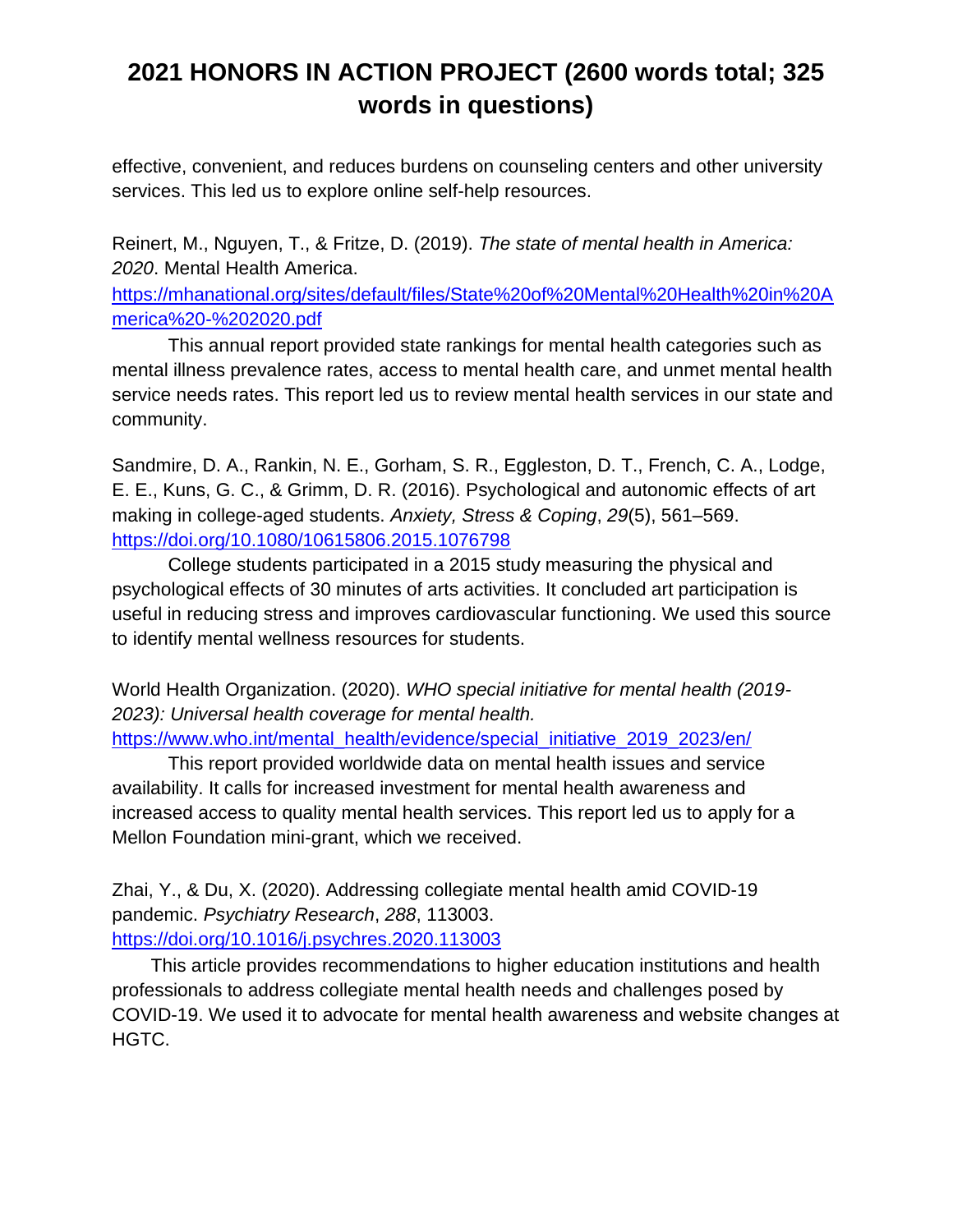6. Summarize your project action and collaboration objectives. In other words, what did your chapter set out to accomplish in terms of its collaborations and action?

Our ultimate objective was to leave a legacy at HGTC by increasing mental health resources and providing easier access to them.

To accomplish this, we developed the following action objectives, being mindful of restrictions due to the pandemic:

- Assess student mental health resource awareness through an electronic survey
- Apply for a Mellon Grant
- Create a mental health bulletin to empower students to use online mindfulness resources
- Advocate for additional mental health professionals at HGTC

We accomplished our action objectives through collaborating with:

- A psychology professor to learn about the pandemic's impact on mental health
- HGTC Foundation to disburse Mellon Grant funds
- HGTC Director of Student Development to clarify how and why students obtain services
- HGTC Web Services Coordinator to redesign the counseling services portion of the college website

7. Describe the service or "action" components of this Honors in Action project that were inspired by and directly connected to your Honors Study Topic research. (Action can also include promoting awareness and advocacy.) Be sure to include information about the people and/or groups with whom you collaborated, why you chose these collaborators, and the impact they had on the outcomes of the project.

Our research led us to consult a local psychology professor to understand the impact of mental health conditions and treatment on the brain and to explain the effects of stress during a pandemic. Her virtual presentation changed the way we understood what mental wellness means and led us to explore mindfulness activities. We subsequently created the attached Mental Health Awareness and Mindfulness bulletin, which was distributed electronically to all students via faculty, college email, and college-wide announcements.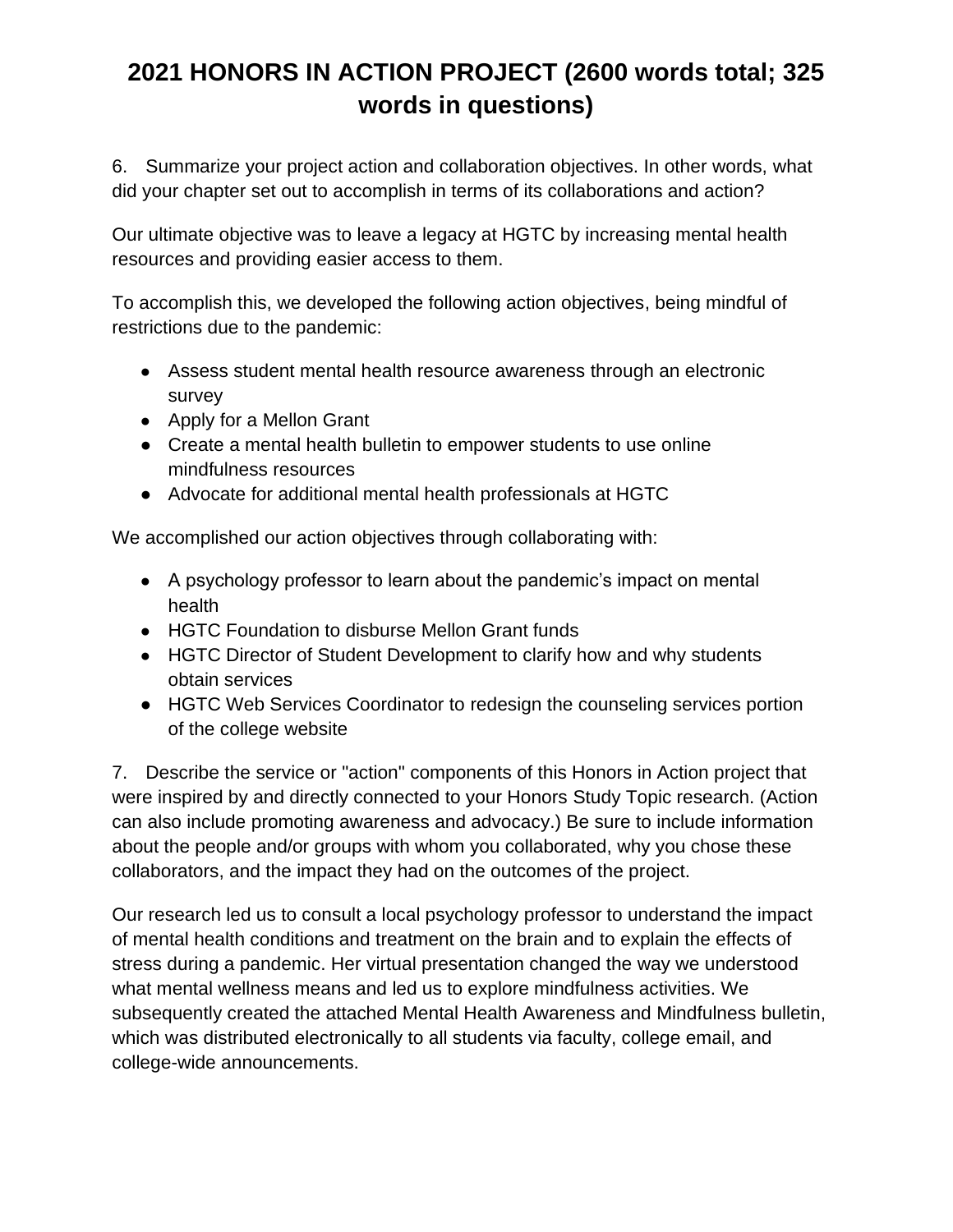Through our research, we found 65% of US students identified cost and lack of awareness of mental health services as treatment barriers. We partnered with HGTC's Director of Student Development to understand how and why students seek mental health services, clarify the extent of student need, and redesign the college website to include mental health resources. We decided to apply for a Mellon Foundation grant to help students who needed mental health services the college cannot provide. When we discussed with her how to disburse the grant funds, the director suggested working with HGTC's Foundation. Once we were awarded the funds, we worked with them as a fiscal agent.

We updated the mental health portion of the HGTC Community Resources Guide by calling area providers to verify their services and costs. We created and conducted an electronic student survey on awareness and use of HGTC's mental health services. Because almost 45% of HGTC students reported being unaware of services, we proposed changing the college website by adding a quick link, the updated community mental health resources guide, and dedicated mental health resource pages.

HiA team members created a PowerPoint presentation for HGTC's Executive Leadership Team, which ultimately makes decisions for the college. During our virtual presentation, we described our research findings, survey results, proposed website changes, shared our mental health bulletin, and advocated for improved mental health services and an additional counselor at HGTC.

We submitted a draft design proposal for our website including new mindfulness and mental health resources. The Web Services Coordinator reviewed our proposal and consulted with the marketing department. In a virtual meeting and through several email exchanges, we worked with him to identify sources, provide logos, and verify links. Our proposal was approved and implemented.

Through our actions and collaborations, we met our ultimate objective to leave a legacy at HGTC by increasing college mental health resources and providing easier access to them.

8. What are the quantitative and qualitative outcomes of your project? What impact did your project have on the problem addressed and on opportunities for chapter members and others to grow as scholars and leaders?

We developed an electronic student survey in Google forms to assess the need for and access to HGTC mental health services. To conduct our survey, 21 out of 38 professors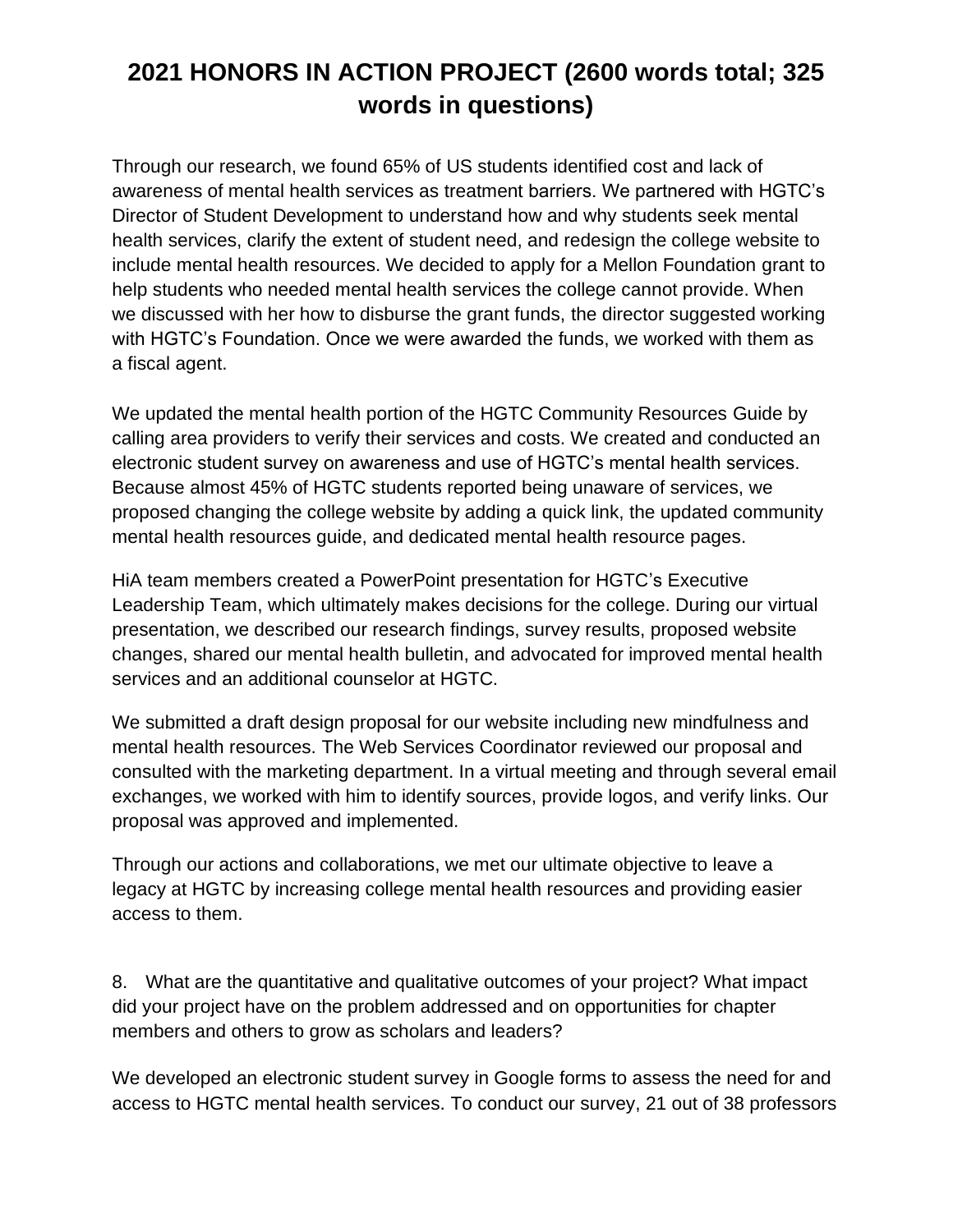in nine programs shared it with over 2,500 students. We received 310 survey responses (see attached), a response rate greater than 10%. We were alarmed nearly 45% of respondents were unaware of services nor how to access them. Their comments included:

- "I did not know about counseling services at HGTC. It would be a huge help for a work, life, school balance."
- "I didn't know we have counseling."
- "I think more people would use the counseling services if it were advertised more often."

Our research identified cost as a barrier to treatment. To address this, we applied for and received a \$1,000 Mellon Foundation grant. We collaborated with HGTC's Foundation to administer the funds to protect student privacy. We asked our Director of Student Development to identify students who needed financial assistance with mental health care. A few weeks later we received an email from her describing a student in desperate need of shelter and protection from abuse. She asked if all the money could be used to help this student, and we readily approved. Her follow-up email stated:

● "The student just left my office - she was absolutely in tears because she could not believe the help she received from the college and from Phi Theta Kappa. The generous support you and the students made possible will allow her to stay in school, receive some additional mental health assistance with one of our community partners, and have food and shelter as we try to figure out the other things we need to put in place for her physical safety and emotional wellbeing. You have surely changed this student's life forever!"

Although it was painful to know a student faced homelessness and abuse, we were humbled and grateful to be able to help.

HGTC administrators said we had "great suggestions," and the Executive Leadership Team endorsed our recommendations for changes to the website and adding a full-time counselor. Due to COVID-19, however, the college was under a hiring freeze.

To complete our final action objective, we collaborated with our Web Services Coordinator. Our website proposal included five pages: Counseling Services homepage, Community Resources, Crisis/911, Self-Help, and Counseling. We proposed three hotlines for the Crisis/911 page, eleven sources on the Self-Help page, and nine community resources with logos. The Web Services Coordinator worked with